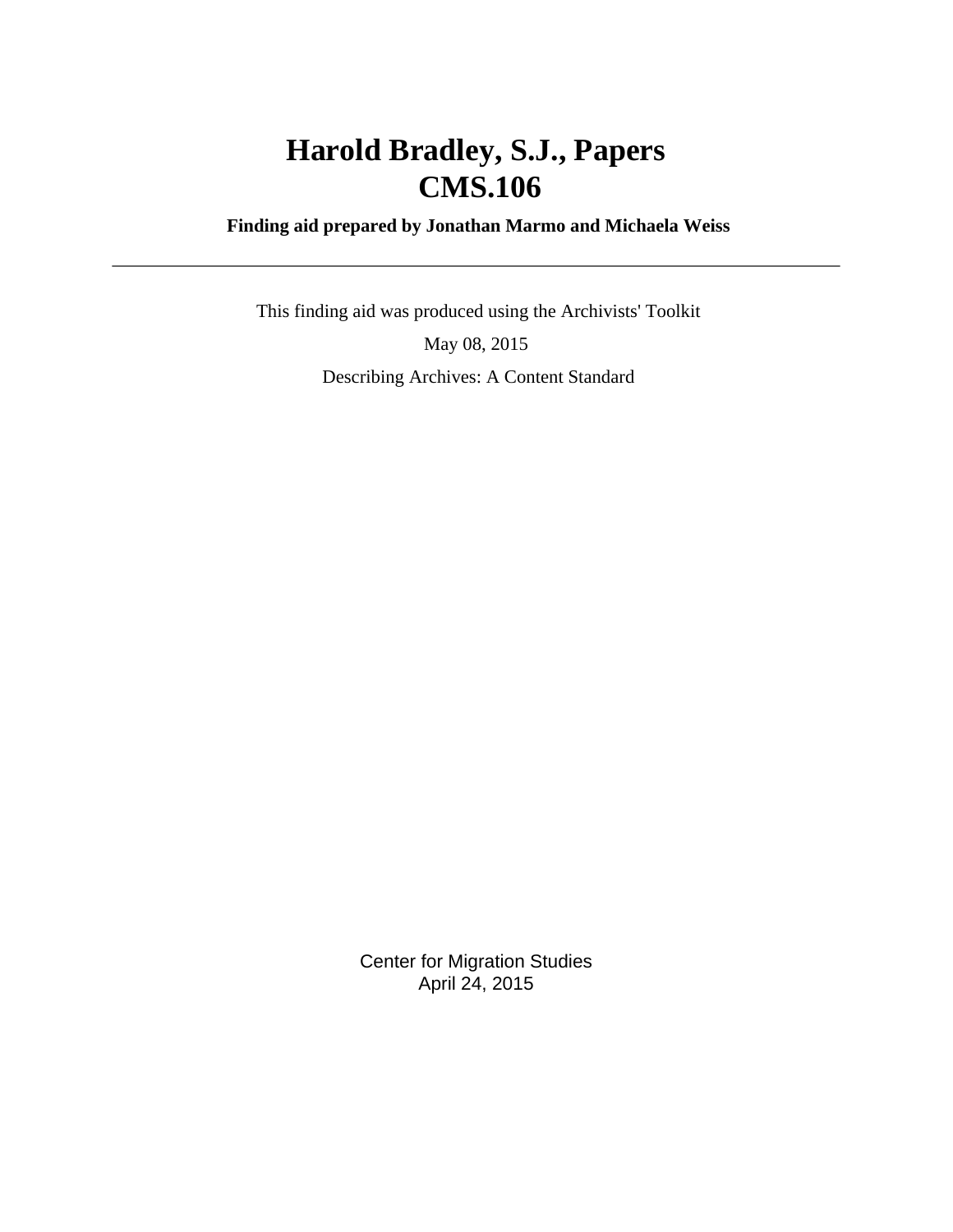# **Table of Contents**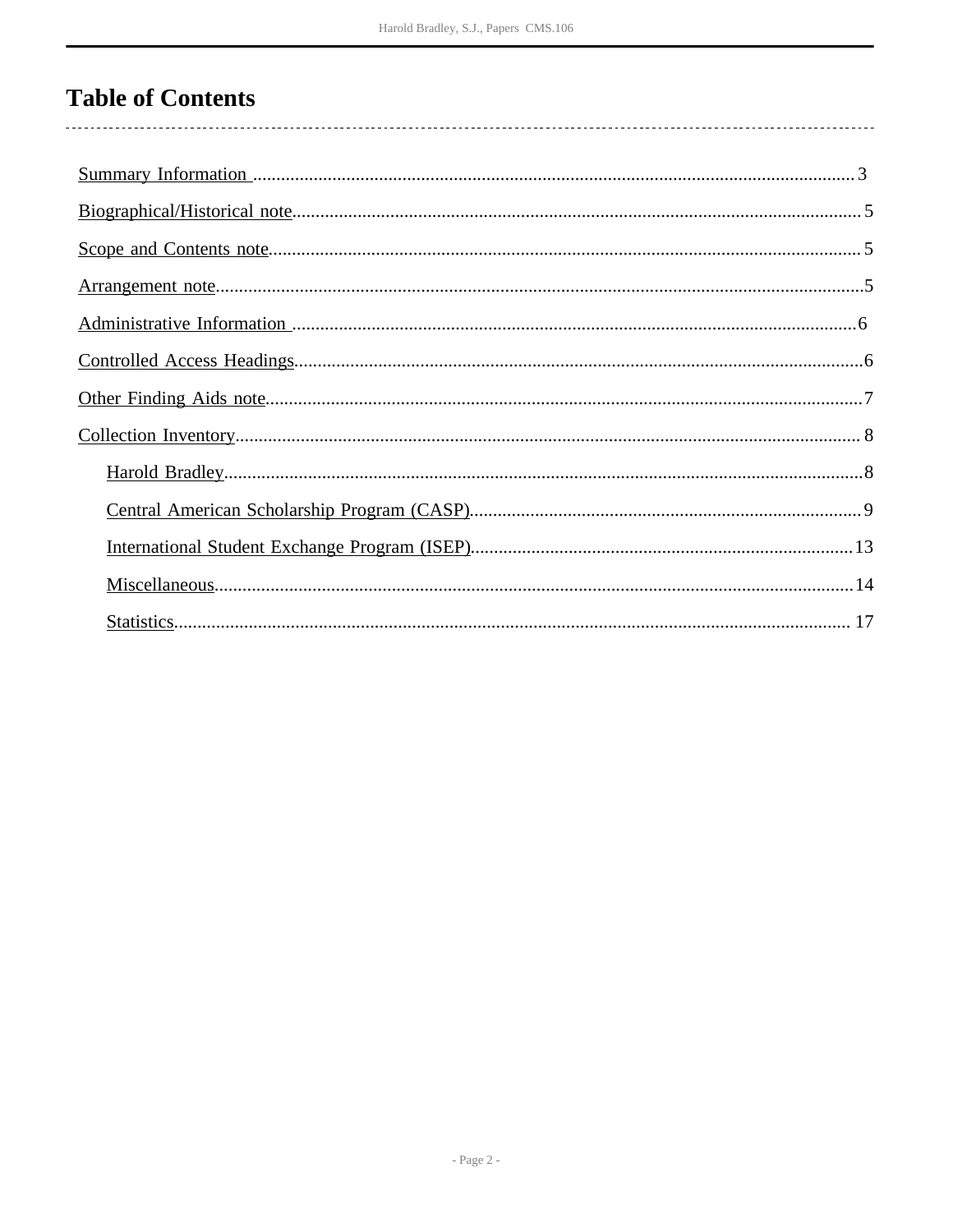### <span id="page-2-0"></span>**Summary Information**

| <b>Repository</b> | <b>Center for Migration Studies</b> |
|-------------------|-------------------------------------|
| <b>Title</b>      | Harold Bradley, S.J., Papers        |
| Date [bulk]       | Bulk, 1986-1989                     |
| Date [inclusive]  | 1970-1990                           |
| <b>Extent</b>     | 5.0 Linear feet Ten document boxes  |
| Language          | English                             |
|                   |                                     |

**Language of Materials note** The collection is mostly in English, with some Spanish.

**Abstract** This collection covers Georgetown University's International Student Exchange Program with particular interest in the Central American Scholarship Program from the 1970s to the 1990s. The programs were spearheaded by Father Harold Bradley, S.J with the hopes of educating students in trade skills so that they may return to further develop their home country. The International Student Exchange Program was put in place to acquire students from around the world while the Central American Scholarship Program was put in place particularly to financially aid students from Central America and the Caribbean. This process also involved other institutes of higher education throughout the country including both universities and community colleges. Documents in this collection include but are not limited to correspondence, spreadsheets, plans, statistic reports, travel logs, travel brochures, itineraries, surveys, photos, financial records, memos, newspaper clippings, résumés, bills, interim reports, and meeting minutes.

#### **Preferred Citation note**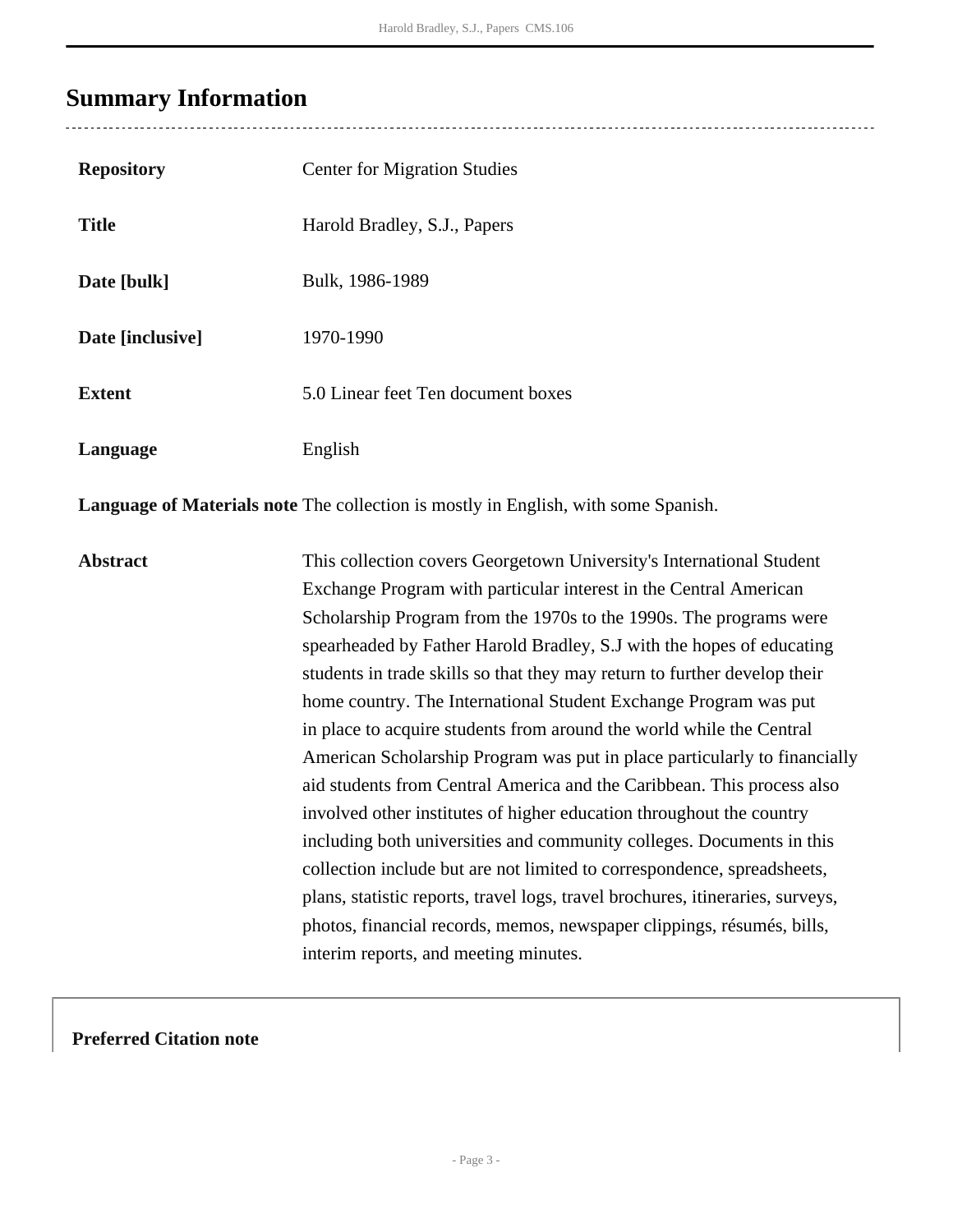Center for Migration Studies of New York; Harold Bradley, S.J., Papers (CMS.106); Box; Folder.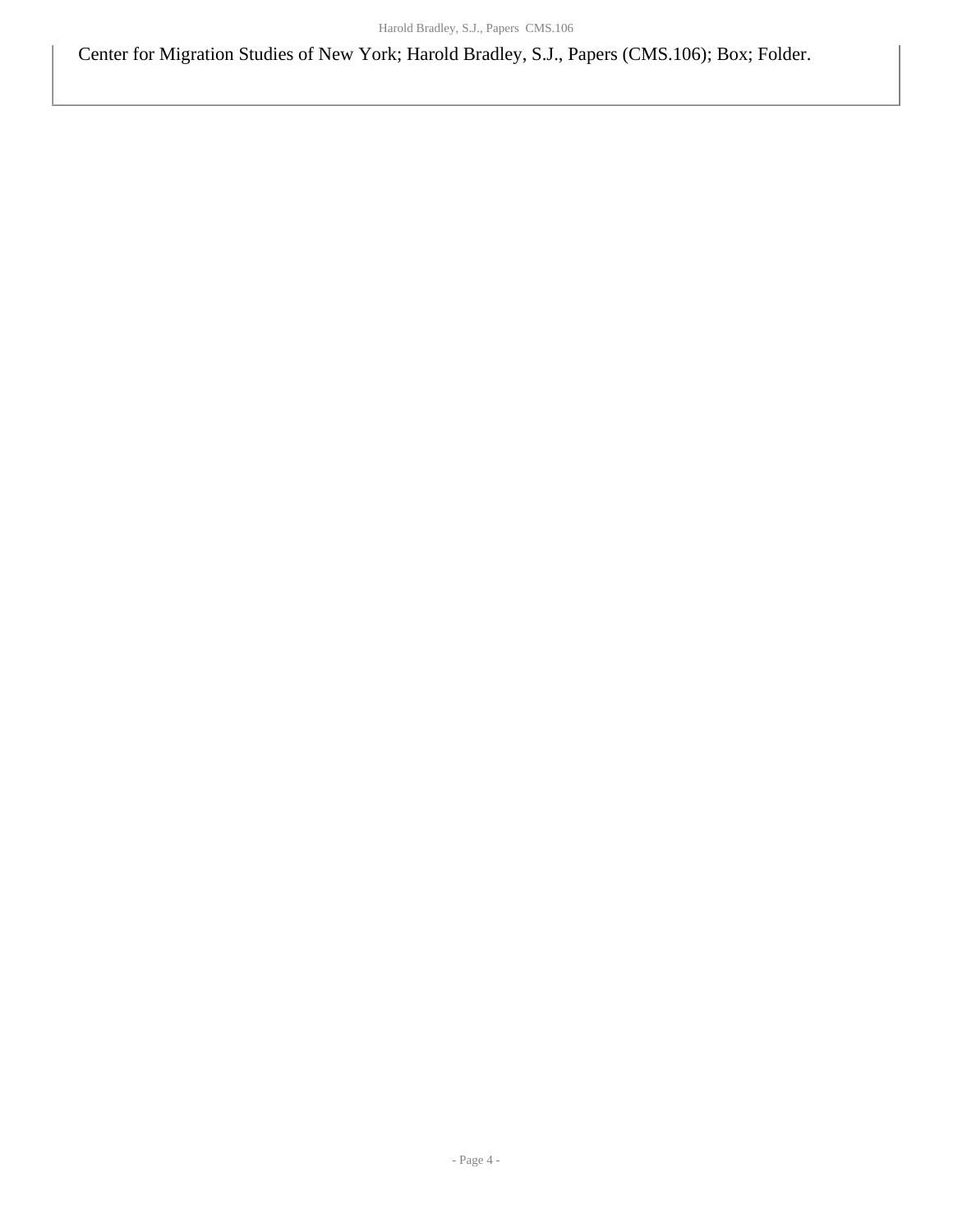## <span id="page-4-0"></span>**Biographical/Historical note**

Father Harold Bradley, S.J was responsible for the startup of both the International Student Exchange Program and the Central American Scholarship Program at Georgetown. He however was only the head of the Central American Scholarship Program. Harold Bradley, S.J also went to Congress to obtain funds for both programs and he is responsible for the research done prior to the founding of both programs. He staffed both programs to an extent, taught classes at Georgetown University, and was very well liked by the students and faculty alike.

## <span id="page-4-1"></span>**Scope and Contents note**

This collection centers around Georgetown University's International Student Exchange Program and the Central American Scholarship Program. The Central American Scholarship Program exists in conjunction to the International Student Exchange Program by offering Central American students funding to participate in the exchange program. While both programs are operated out of Georgetown University in Washington D.C., the programs themselves actually are implemented in various institutions of higher education throughout the U.S. Both programs are projects of Father Harold Bradley, S.J who used his connections throughout the Jesuit community to recruit students for the programs. He is also responsible for the research prior to the programs' implementation and for obtaining the funds from Congress for the programs. The collection is based on papers from Father Harold Bradley's point of view however there are also papers from staff members, students, and host families of the exchange students. Through the exchange program students were able to study trade skills in addition to required courses of a college curriculum. This was done in effort to get the students to return home having obtained skills and knowledge that would be useful to further develop their country.

### <span id="page-4-2"></span>**Arrangement note**

This collection contains ten boxes, with five series: Harold Bradley, Central American Scholarship Program(CASP), International Student Exchange Program(ISEP), Miscellaneous, and Statistics. Folders are numbered from 1 to x within each box.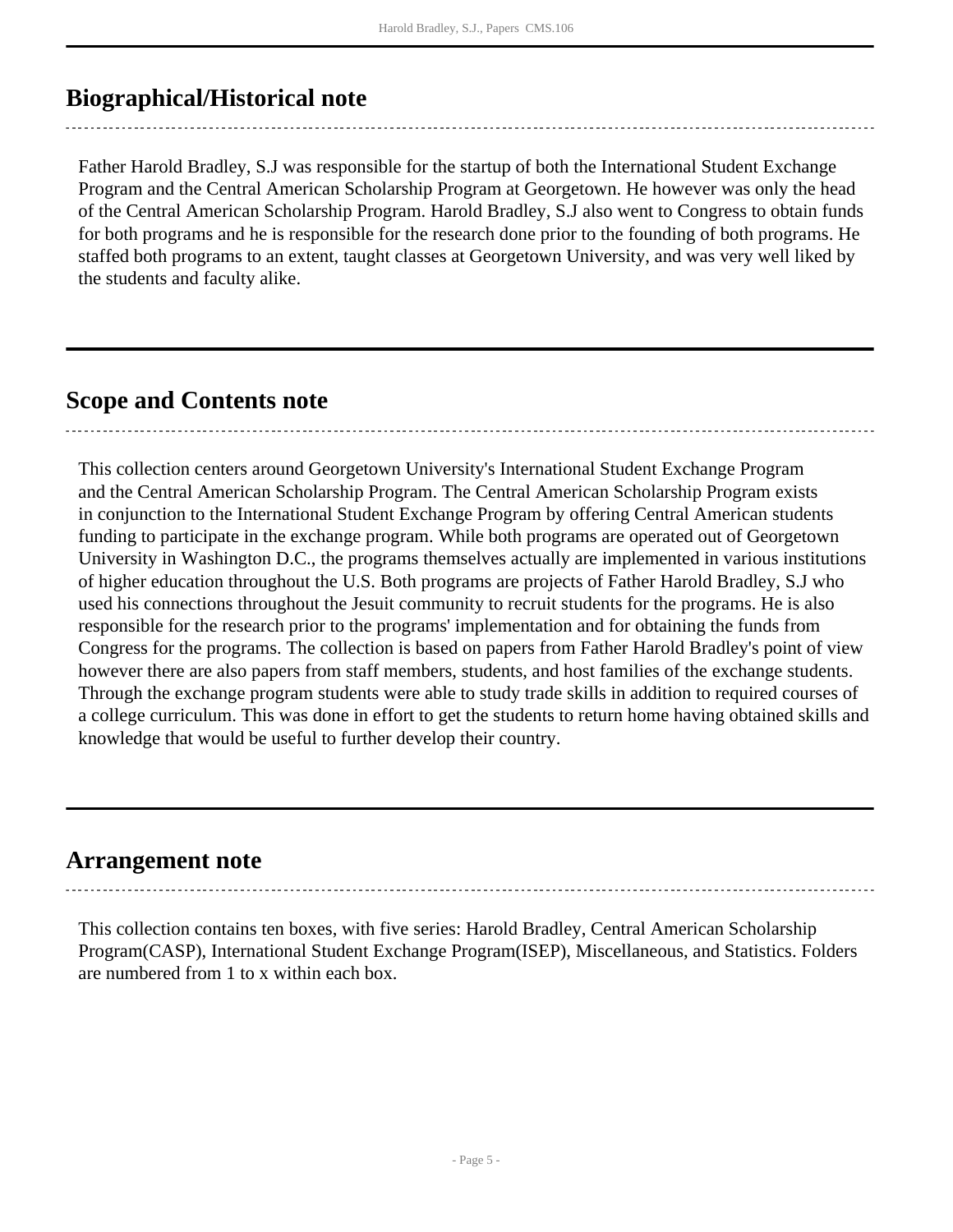## <span id="page-5-0"></span>**Administrative Information**

#### **Publication Information**

Center for Migration Studies April 24, 2015

#### **Conditions Governing Access note**

Open to researchers by appointment.

#### **Conditions Governing Use note**

Copyright is owned by the Center for Migration Studies. Permission to publish materials must be requested before use.

#### **Immediate Source of Acquisition note**

Donated by Charles B. Keely

#### **Processing Information note**

Charles B. Keely brought four bankers' boxes of material to the Center for Migration Studies in the mid 1990s, when CMS was in its original home at 209 Flagg Place, Staten Island. In 2015 Michaela Weiss and Jonathan Marmo processed the collection and created this finding aid.

## <span id="page-5-1"></span>**Controlled Access Headings**

#### **Corporate Name(s)**

- Central American Scholarship Program.
- International Student Exchange Program.

#### **Personal Name(s)**

• Bradley, Harold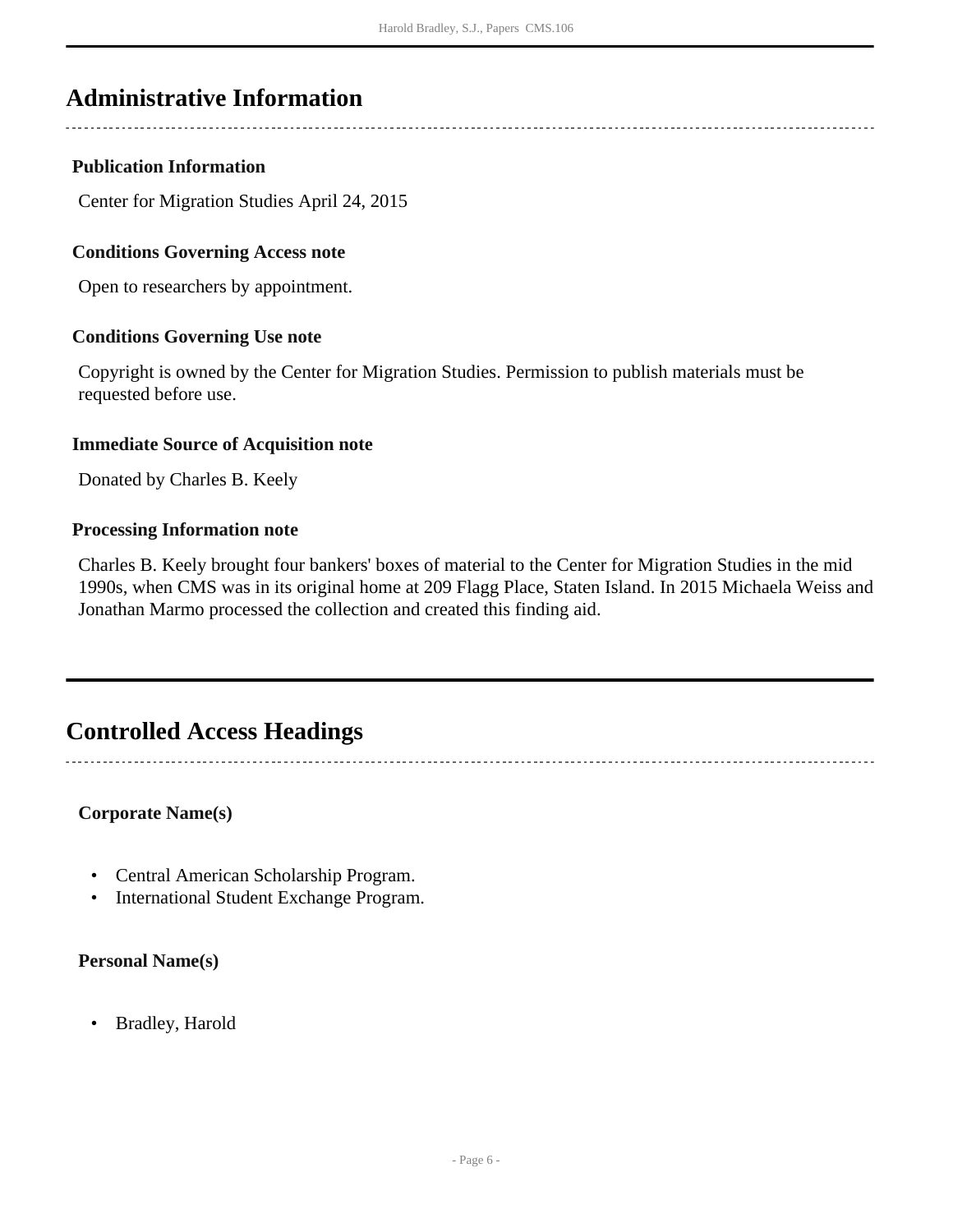### **Subject(s)**

 $\ddot{\phantom{a}}$ 

• Student exchange programs

# <span id="page-6-0"></span>**Other Finding Aids note**

The original inventory is available in print upon request.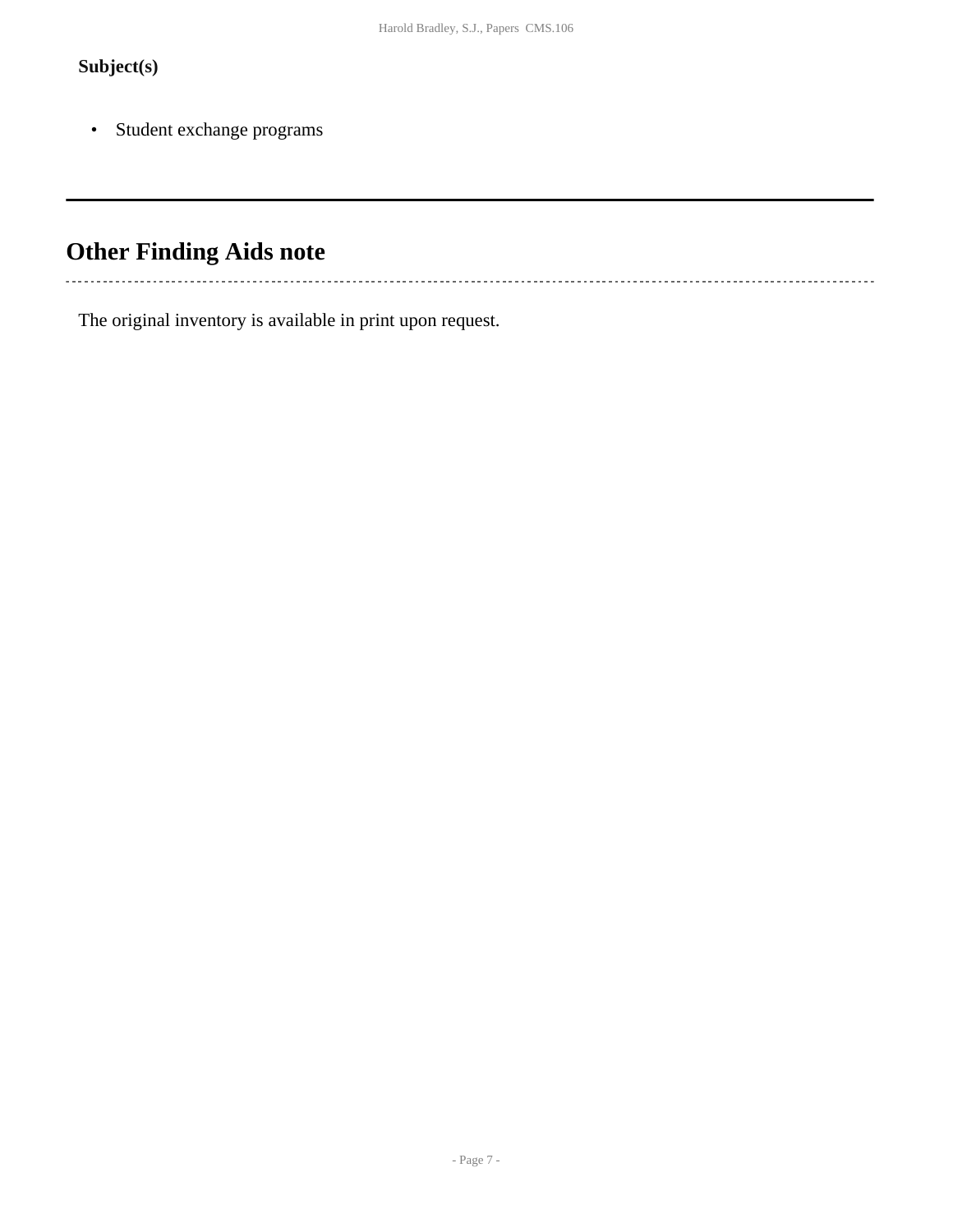# <span id="page-7-0"></span>**Collection Inventory**

<span id="page-7-1"></span>

| <b>Harold Bradley</b>                |              |                |
|--------------------------------------|--------------|----------------|
|                                      | <b>Box</b>   | Folder         |
| ISEP Discussion Topics 1980          | $\mathbf{1}$ | $\mathbf{1}$   |
| Board of Foreign Scholarship 1981    | $\mathbf{1}$ | $\overline{2}$ |
| List of Projects 1982                | $\mathbf{1}$ | 3              |
| Interim Report ISEP 1982             | $\mathbf{1}$ | $\overline{4}$ |
| John A. Scanlan 1982                 | $\mathbf{1}$ | 5              |
| Xavier University 1982-1983          | $\mathbf{1}$ | 6              |
| Provost Report 1983                  | $\mathbf{1}$ | $\overline{7}$ |
| <b>Board Minutes 1983</b>            | $\mathbf{1}$ | $8\,$          |
| Testimony Responses to Mailgram 1983 | $\mathbf{1}$ | $\mathbf{9}$   |
| Correspondence 1983                  | $\mathbf{1}$ | $10\,$         |
| <b>Bills for Travel 1983</b>         | $\mathbf{1}$ | $11\,$         |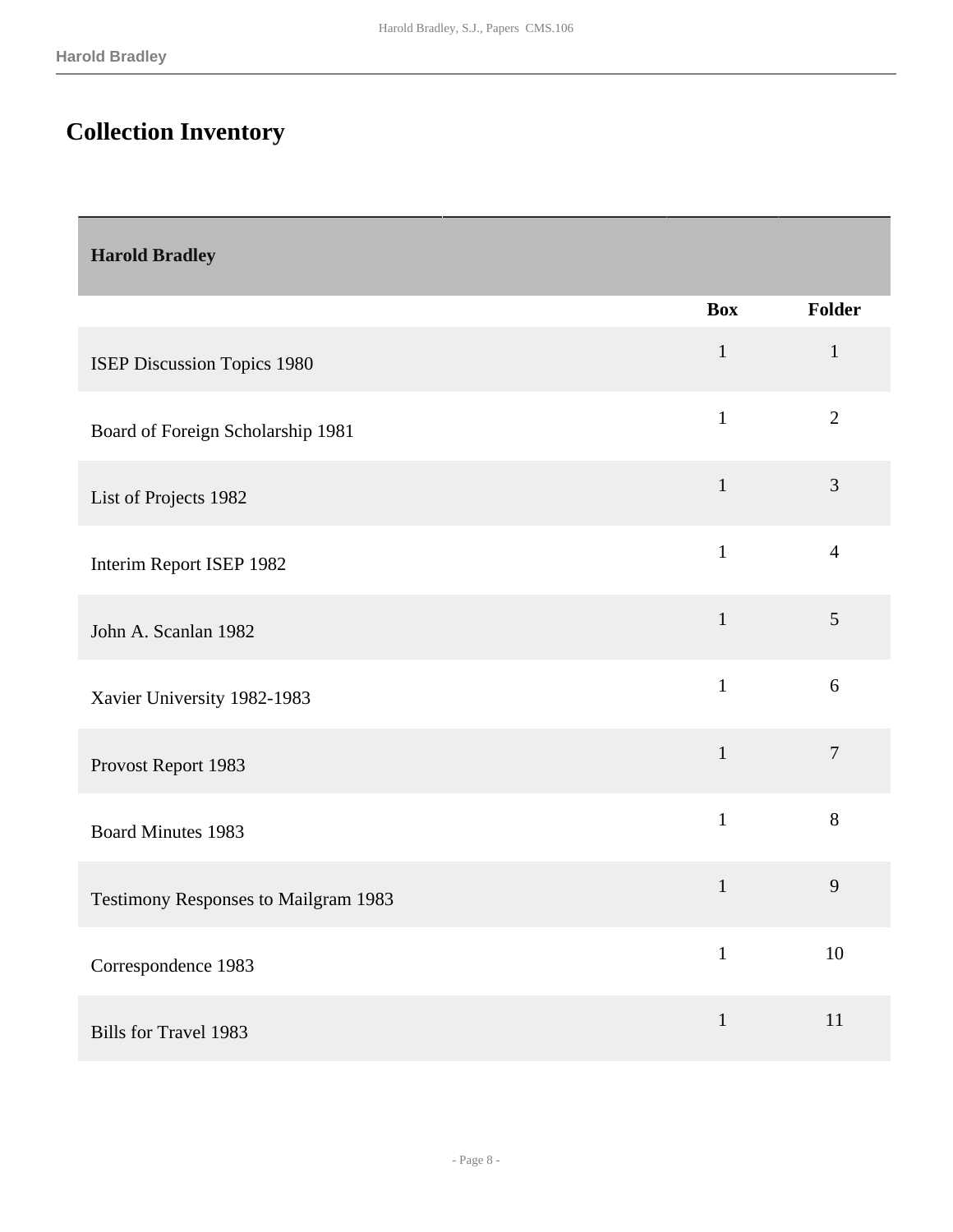<span id="page-8-0"></span>

| Letters for Hispanic Conference 1983                                                  | $\mathbf{1}$   | 12             |
|---------------------------------------------------------------------------------------|----------------|----------------|
| Paraguay (Jesuits) 1984                                                               | $\mathbf{1}$   | 13             |
| Father Bradley 1986-1988                                                              | $\mathbf{1}$   | 14             |
| Miscellaneous 1986-1988                                                               | $\mathbf{1}$   | 15             |
| Résumés 1988-1989                                                                     | $\overline{2}$ | $\mathbf{1}$   |
| Center for Immigration Policy and Refugee Assistance (CIPRA) and<br>Vietnam 1988-1989 | $\overline{2}$ | $\overline{2}$ |
|                                                                                       | $\overline{2}$ | 3              |
| Father Bradley Miscellaneous 1989                                                     |                |                |
| <b>Central American Scholarship Program (CASP)</b>                                    |                |                |
|                                                                                       | <b>Box</b>     | Folder         |
| <b>CASP Miscellaneous 1985</b>                                                        | $\overline{2}$ | $\overline{4}$ |
| HAC and PIOP Numbers 1985                                                             | $\mathbf{2}$   | 5              |
| Student Exchange Correspondence 1986                                                  | $\overline{2}$ | $6\,$          |
| Faculty Search/Résumés 1986                                                           | $\overline{2}$ | $\tau$         |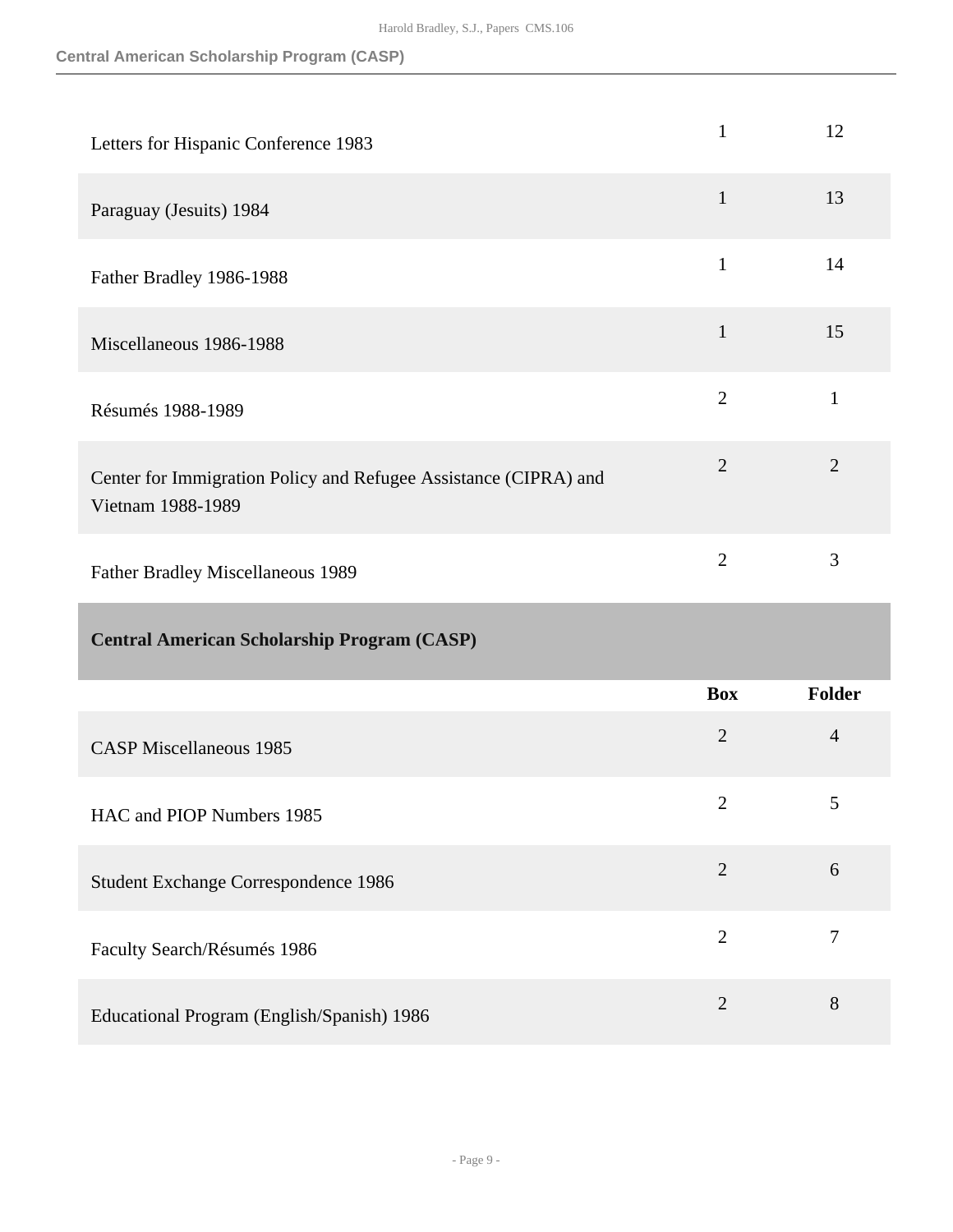#### **Central American Scholarship Program (CASP)**

| Coordinator's Workshop 1987                       | $\overline{2}$ | 9              |
|---------------------------------------------------|----------------|----------------|
| <b>Community College Program Review</b>           | $\overline{2}$ | 10             |
| Aid Scholarship Letter 1986                       | $\overline{2}$ | 11             |
| Programs and Info 1986                            | $\overline{2}$ | 12             |
| D-Lists 1986                                      | $\overline{2}$ | 13             |
| Acceptance Letters 1986                           | $\overline{2}$ | 14             |
| Missing Documents 1986                            | $\overline{2}$ | 15             |
| How to Authenticate Documents 1987                | $\overline{2}$ | 16             |
| <b>Retreat Expenses 1987</b>                      | $\overline{2}$ | 17             |
| College Experience Plans 1987                     | $\mathfrak{Z}$ | $\mathbf{1}$   |
| <b>Community College Finance Information 1987</b> | 3              | $\overline{2}$ |
| Family Address Update 1987                        | 3              | 3              |
| New College Information 1987                      | 3              | $\overline{4}$ |
| Washington D.C., What you Need to Know 1987       | 3              | $\mathfrak{S}$ |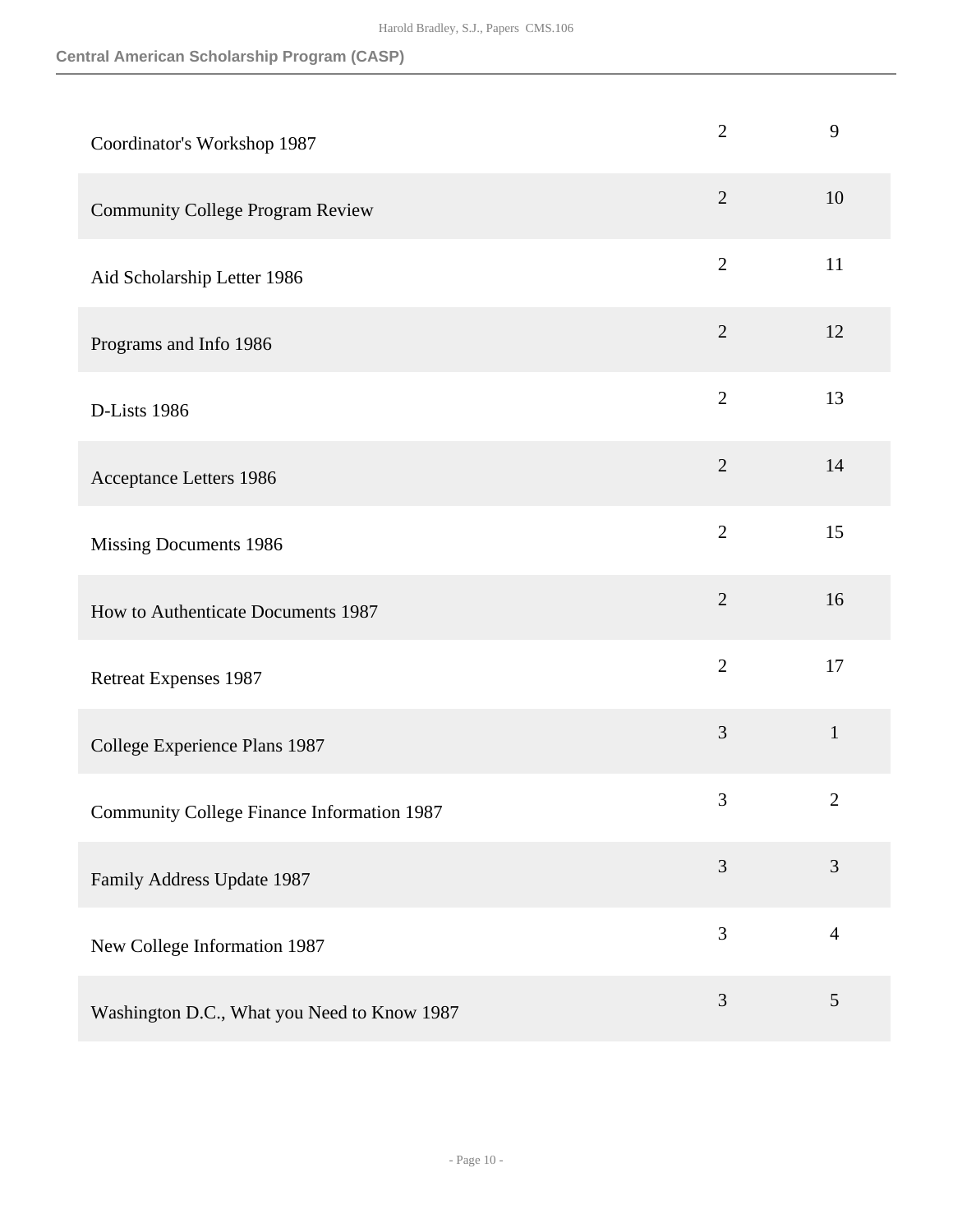| Questionnaire/Exit Report (English/Spanish) 1987 | 3              | 6                |
|--------------------------------------------------|----------------|------------------|
| Fields of Study 1987                             | 3              | $\boldsymbol{7}$ |
| Modesto 1987                                     | 3              | $8\,$            |
| <b>Country Coordinator Bulletin 1987</b>         | $\mathfrak{Z}$ | 9                |
| <b>CASP Goals 1987</b>                           | $\mathfrak{Z}$ | 10               |
| CC (Country Coordinator) Information 1987        | 3              | 12               |
| <b>CASP</b> Itinerary 1987                       | 3              | 13               |
| Materials Distributed 1987                       | 3              | 14               |
| General Information 1987                         | 3              | 15               |
| D.C. Leadership Program Itinerary 1987           | 3              | 16               |
| <b>Cycle B Evaluations 1987</b>                  | 3              | 17               |
| D.C. Seminar Cycle B General Info 1987           | 3              | 18               |
| Belizean Professional Program 1987               | 3              | 19               |
| D.C. Leadership Seminar Letters 1987             | 3              | 20               |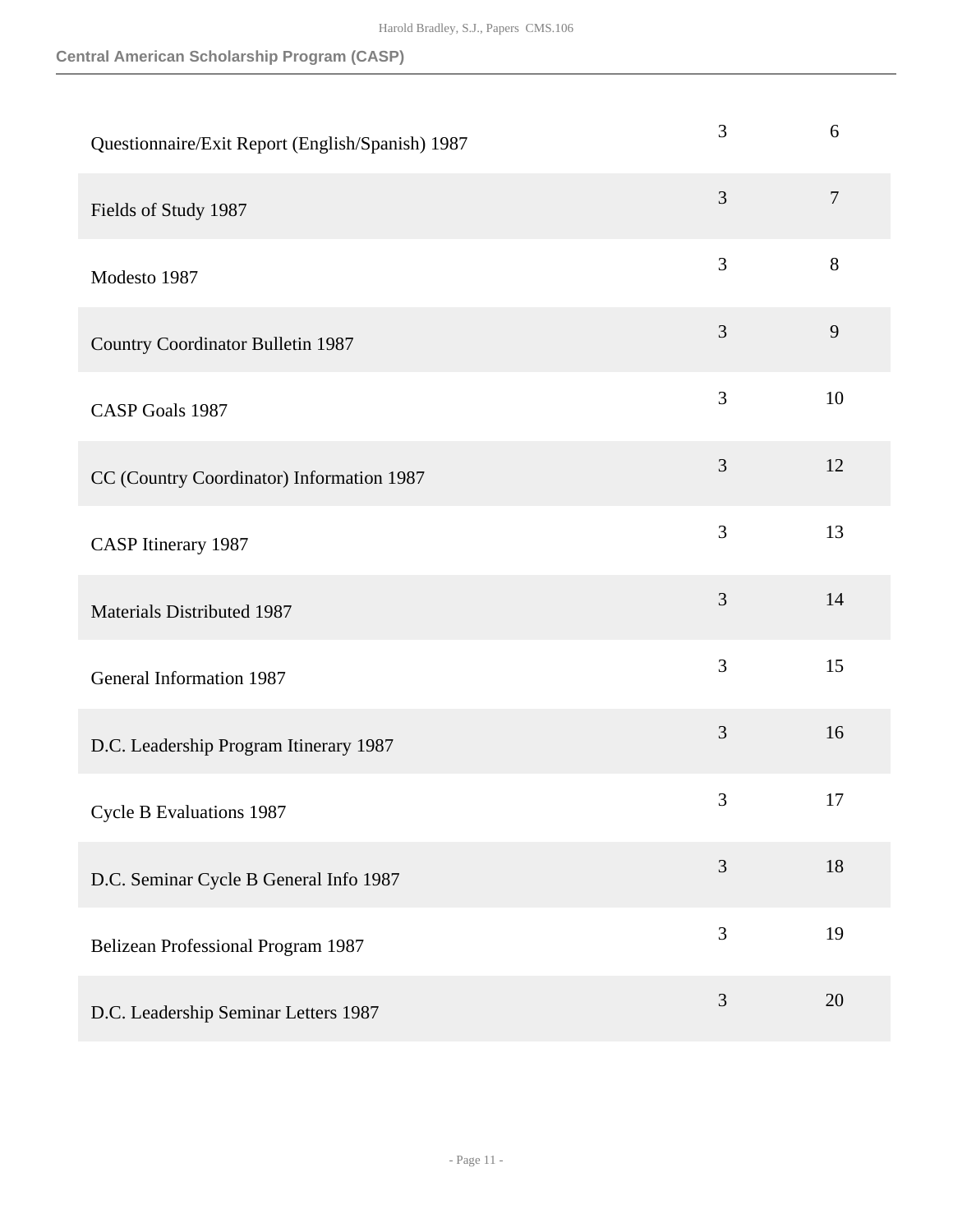#### **Central American Scholarship Program (CASP)**

| Cycle A Evaluation 1987                                              | $\overline{4}$ | $\mathbf{1}$   |
|----------------------------------------------------------------------|----------------|----------------|
| Financial Memos/Reciepts 1987-1988                                   | $\overline{4}$ | $\overline{2}$ |
| Embassy Information 1987-1988                                        | $\overline{4}$ | 3              |
| D.C. Leadership Cycle B Seminar 1987-1988                            | $\overline{4}$ | $\overline{4}$ |
| CASP 1987-1989                                                       | $\overline{4}$ | 5              |
| Leadership Skills Roundtable 1988                                    | $\overline{4}$ | 6              |
| CIPRA St. John's Conference 1988                                     | $\overline{4}$ | $\overline{7}$ |
| Marcos and Orlando 1988                                              | $\overline{4}$ | 8              |
| Donnely Memos 1988                                                   | $\overline{4}$ | 9              |
| Missing Documents Cycle E 1988                                       | $\overline{4}$ | 10             |
| Miscellaneous 1988                                                   | $\overline{4}$ | 11             |
| LAC Notes 1988                                                       | $\overline{4}$ | 12             |
| <b>Travel Expenses 1988</b>                                          | 5              | $\mathbf{1}$   |
| CASS (Coorperative Association of States for Scholarships) 1988-1989 | $\sqrt{5}$     | $\sqrt{2}$     |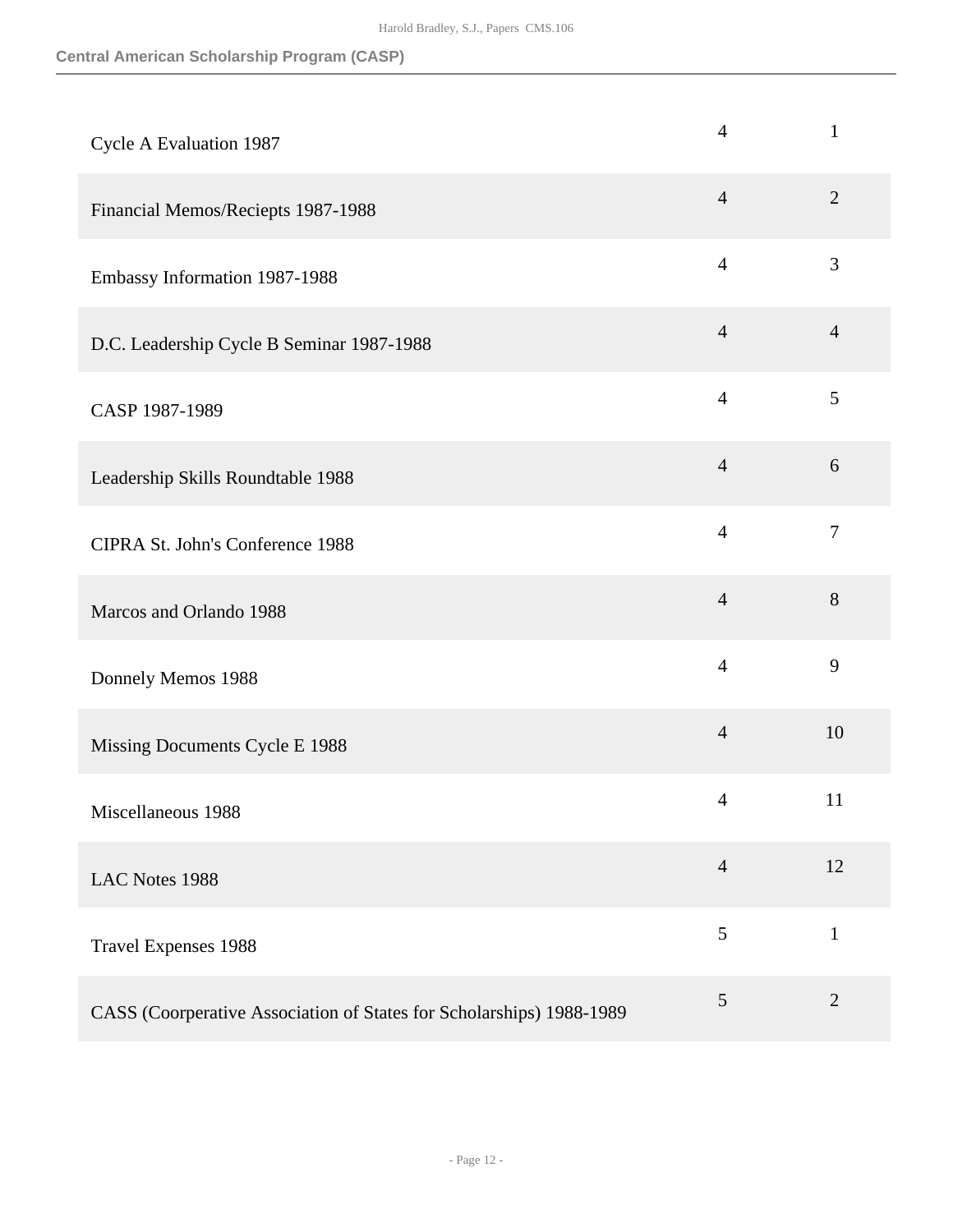#### **International Student Exchange Program (ISEP)**

<span id="page-12-0"></span>

| Requirments                                                                          | 5              | 3              |
|--------------------------------------------------------------------------------------|----------------|----------------|
| Moving Plans/CIPRA                                                                   | $\mathfrak{S}$ | $\overline{4}$ |
| Expectations from Alumni/Job Descriptions for Advisor Committee<br>(English/Spanish) | 5              | 5              |
| <b>Returnees Sheet</b>                                                               | 5              | 6              |
| Selected 1985                                                                        | 5              | $\tau$         |
| <b>CASP</b> Profile                                                                  | 5              | $8\,$          |
| <b>Mission Statement</b>                                                             | 5              | 9              |
| Personal Papers                                                                      | 5              | 10             |
| <b>Medical Certificates</b>                                                          | 5              | 11             |
| <b>Conference Evaluation</b>                                                         | 5              | 12             |
| <b>International Student Exchange Program (ISEP)</b>                                 |                |                |
|                                                                                      | <b>Box</b>     | Folder         |
| Fulbright Graduate Clippings 1979-1983                                               | 5              | 13             |
| Plans for Congress 1979-1981                                                         | 5              | 14             |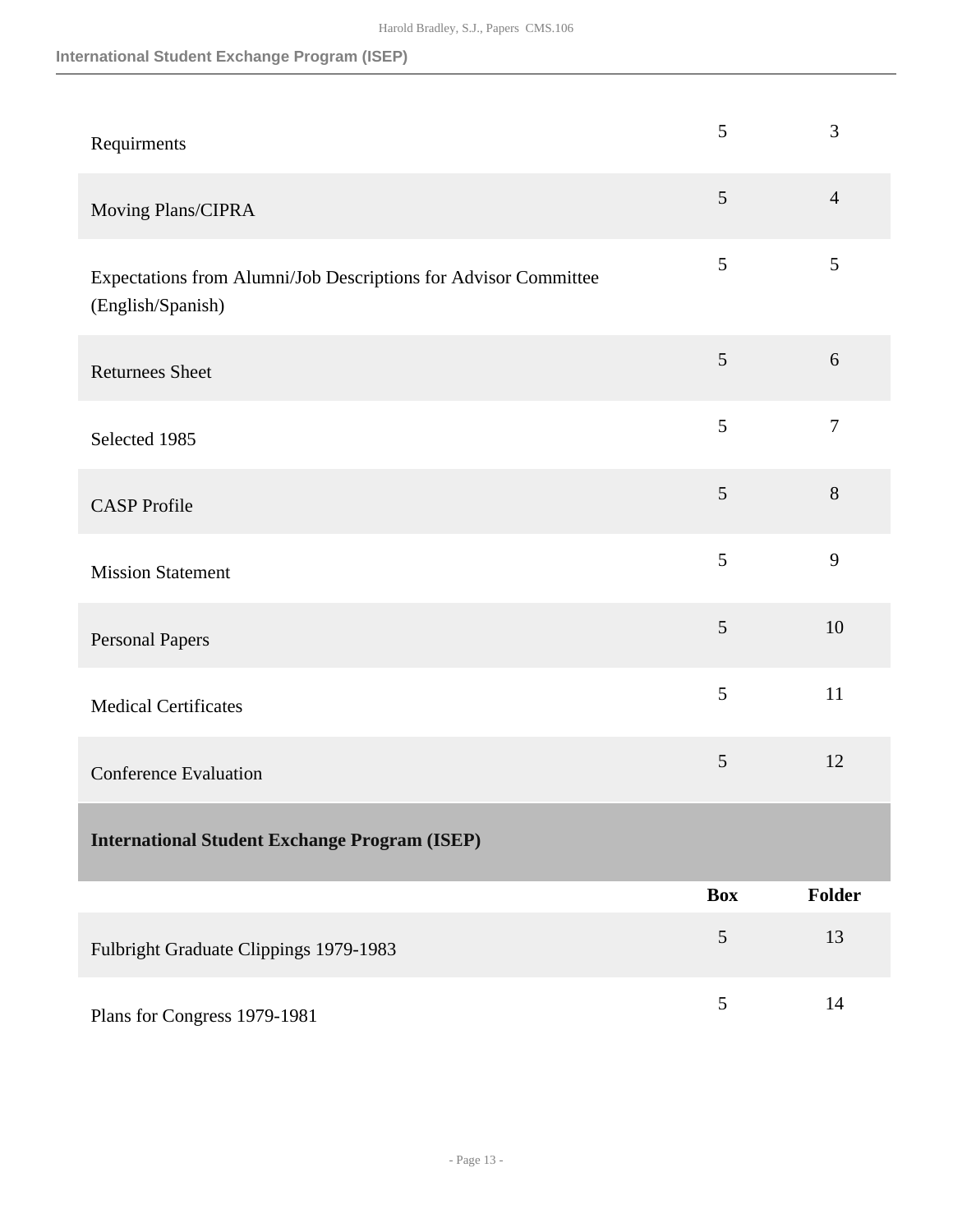<span id="page-13-0"></span>

| Harold Bradley Board Minutes I and II 1982 | 5                | 15             |
|--------------------------------------------|------------------|----------------|
| Conference/Georgetown Map 1982             | 5                | 16             |
| Information Packet 1982-1983               | $\mathfrak{S}$   | 17             |
| Directory and Microfiche 1982              | 5                | 18             |
| National University of Ireland 1983        | 5                | 19             |
| Petty Cash 1983                            | $\mathfrak{S}$   | 20             |
| Budget 1983                                | $\mathfrak{S}$   | 21             |
| Papers from Hispanic Roundtable 1983       | 6                | $\mathbf{1}$   |
| <b>ISEP 1989</b>                           | 6                | $\overline{2}$ |
| <b>International Communication Agency</b>  | 6                | 3              |
| <b>Miscellaneous</b>                       |                  |                |
|                                            | <b>Box</b>       | Folder         |
| Georgetown Miscellaneous 1986-1988         | $\boldsymbol{6}$ | $\overline{4}$ |
| Résumés Information Specialist 1986-1989   | $\boldsymbol{6}$ | $\mathfrak{S}$ |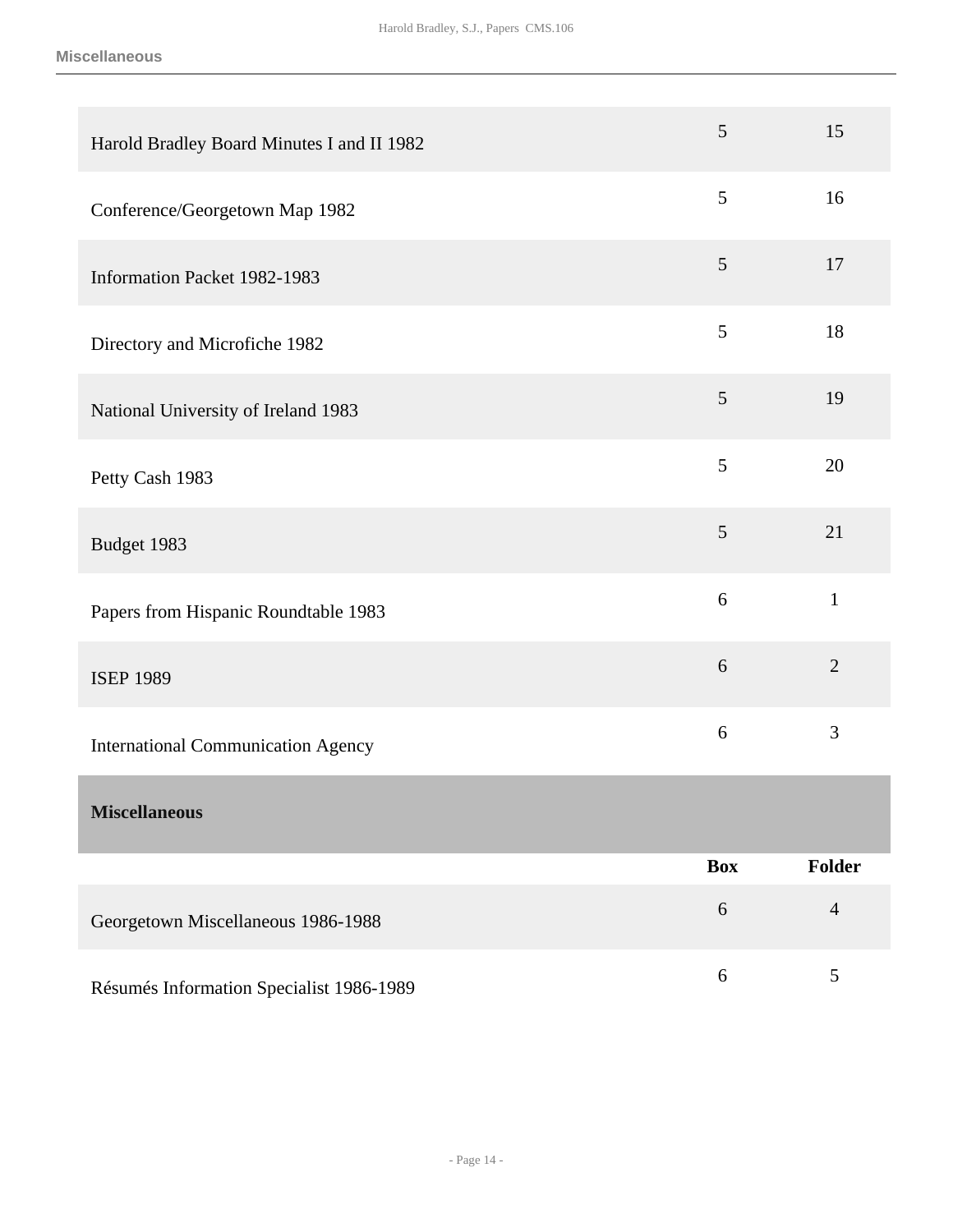| Résumés Program Officers 1986-1989         | 6              | 6              |
|--------------------------------------------|----------------|----------------|
| Résumés Rejection Letters 1986-1989        | 6              | $\overline{7}$ |
| Résumés Computer Specialists 1986-1989     | 6              | 8              |
| Résumés Administrative Assistant 1986-1989 | 6              | 9              |
| Miscellaneous 1986, 1987, 1990             | 6              | 10             |
| Contractor Conference/Questionnaire 1987   | 6              | 11             |
| Memos 1987-1988                            | $\tau$         | $\mathbf{1}$   |
| Healthcare 1988                            | $\overline{7}$ | $\overline{2}$ |
| Memos 1988-1989                            | $\overline{7}$ | 3              |
| Miscellaneous 1988                         | $\overline{7}$ | $\overline{4}$ |
| Memo New School Correspondence 1988        | $\tau$         | 5              |
| Miscellaneous 1970-1987                    | $\overline{7}$ | $6\,$          |
| Miscellaneous 1980-1981                    | $\overline{7}$ | $\overline{7}$ |
| Miscellaneous Part 1 1981-1987             | $\overline{7}$ | $8\,$          |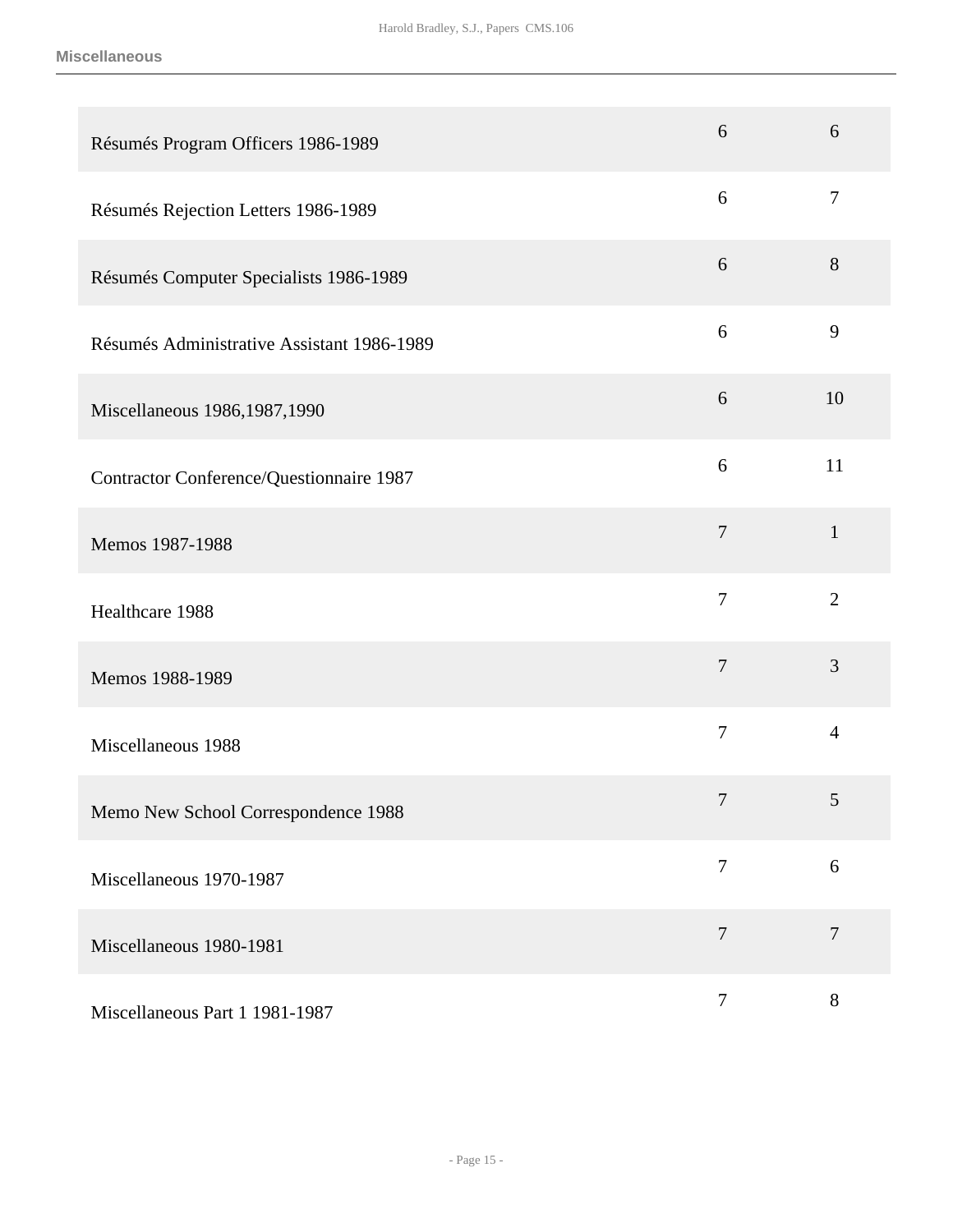| Miscellaneous Part 2 1982-1983             | $8\,$        | $\mathbf{1}$   |
|--------------------------------------------|--------------|----------------|
| Research Center Directory/Application 1983 | $8\,$        | $\overline{2}$ |
| <b>Sanctuary Movement 1983</b>             | 8            | 3              |
| News Clippings 1984-1985                   | 8            | $\overline{4}$ |
| Georgetown Miscellaneous 1989              | 8            | 5              |
| Miscellaneous 1989                         | $8\,$        | 6              |
| Miscellaneous                              | $8\,$        | $\tau$         |
| Hispanic Women Reference                   | $8\,$        | 8              |
| Résumés                                    | 9            | $\mathbf{1}$   |
| Georgetown Health Form (Spanish)           | 9            | $\overline{2}$ |
| College Letterheads                        | 9            | 3              |
| <b>Preselection Evaluation</b>             | 9            | $\overline{4}$ |
| Memos                                      | 9            | 5              |
| Authentication Requirments S.D.            | $\mathbf{9}$ | $\sqrt{6}$     |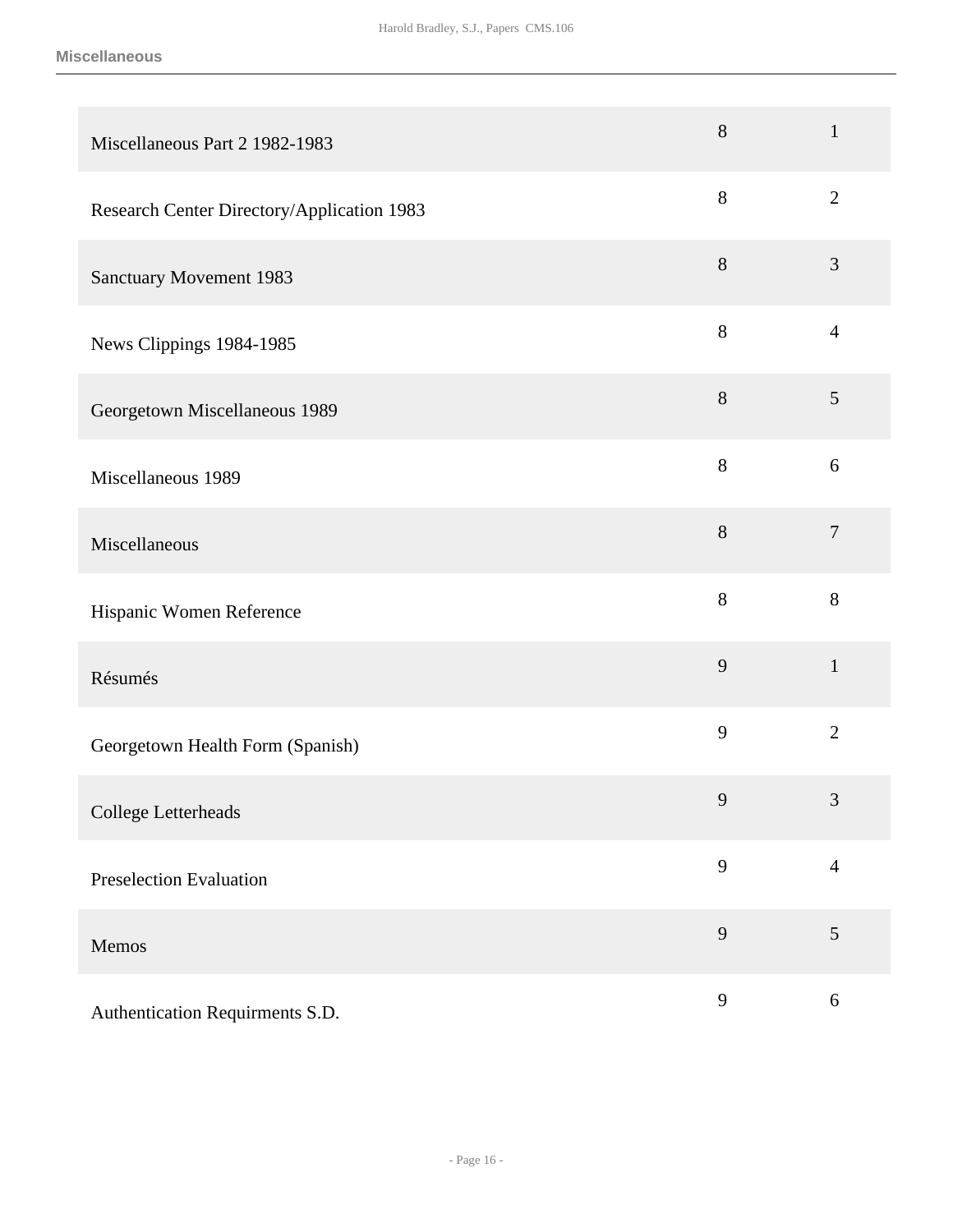### <span id="page-16-0"></span>**Statistics**

|                                                                                                             | <b>Box</b> | <b>Folder</b>  |
|-------------------------------------------------------------------------------------------------------------|------------|----------------|
| National Research Council 1970-1983                                                                         | 9          | $\tau$         |
| <b>Committee on National Statistics 1980</b>                                                                | 9          | 8              |
| UNFPA (United Nations Fund for Population Activities) Population,<br>Development, Peace, and Migration 1985 | 9          | 9              |
| <b>Immigration Statistics 2nd Meeting 1983</b>                                                              | 9          | 10             |
| <b>Immigration Statistics 1983</b>                                                                          | 9          | 11             |
| IUSSP (Interntaional Union for the Scientific Study of Population) Canada<br><b>Trip 1987</b>               | 10         | $\mathbf{1}$   |
| <b>IUSSP Workshop Reports (Rosenweig, Mark and Jasso,</b><br>Guillermina) 1987                              | 10         | $\overline{2}$ |
| IUSSP Workshop Reports (Appleyard, Reginald) 1987                                                           | 10         | 3              |
| <b>IUSSP Workshop Reports (Simmons, Alan) 1987</b>                                                          | 10         | $\overline{4}$ |
| IUSSP Workshop Reports (Keely, John) 1987                                                                   | 10         | $\mathfrak{S}$ |
| <b>IUSSP Workshop Reports (Arretx, Carmen) 1987</b>                                                         | 10         | 6              |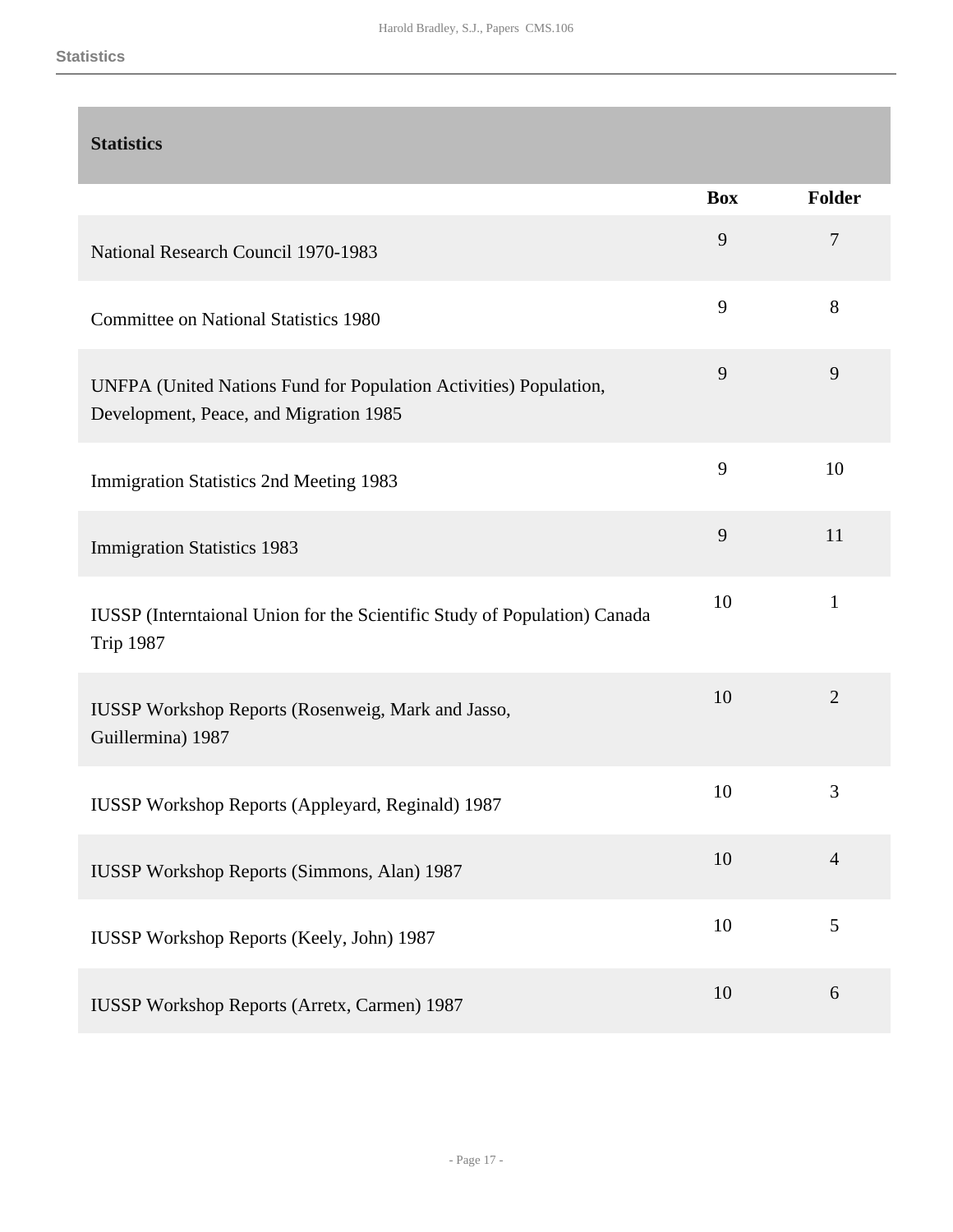| IUSSP Workshop Reports (Carino, Benjamin) 1987                | 10 | 7     |
|---------------------------------------------------------------|----|-------|
| <b>IUSSP Workshop Reports (Griego, Manuel) 1987</b>           | 10 | $8\,$ |
| <b>IUSSP Workshop Reports (Fergany, Nader) 1987</b>           | 10 | 9     |
| <b>IUSSP Workshop Reports (Kritz, Mary) 1987</b>              | 10 | 10    |
| <b>IUSSP Workshop Reports (Salt, John) 1987</b>               | 10 | 11    |
| <b>IUSSP Workshop Reports (Torrealba, Ricardo) 1987</b>       | 10 | 12    |
| IUSSP Workshop Reports (Makin-Adebusoye, Paulina) 1987        | 10 | 13    |
| IUSSP Workshop Reports (Zaba, Basia) 1987                     | 10 | 14    |
| <b>IUSSP Workshop Reports (Hill, Kenneth) 1987</b>            | 10 | 15    |
| <b>IUSSP Workshop Reports (Keely, Charlie) 1987</b>           | 10 | 16    |
| <b>IUSSP Workshop Reports (Zlotnik, Hania) 1987</b>           | 10 | 17    |
| IUSSP Workshop Reports (Fawcett, James and Arnold, Fred) 1987 | 10 | 18    |
| IUSSP Workshop Reports (Pryor, Edward and Long, John) 1987    | 10 | 19    |
| IUSSP Workshop Reports (Poulain, Michel) 1987                 | 10 | 20    |